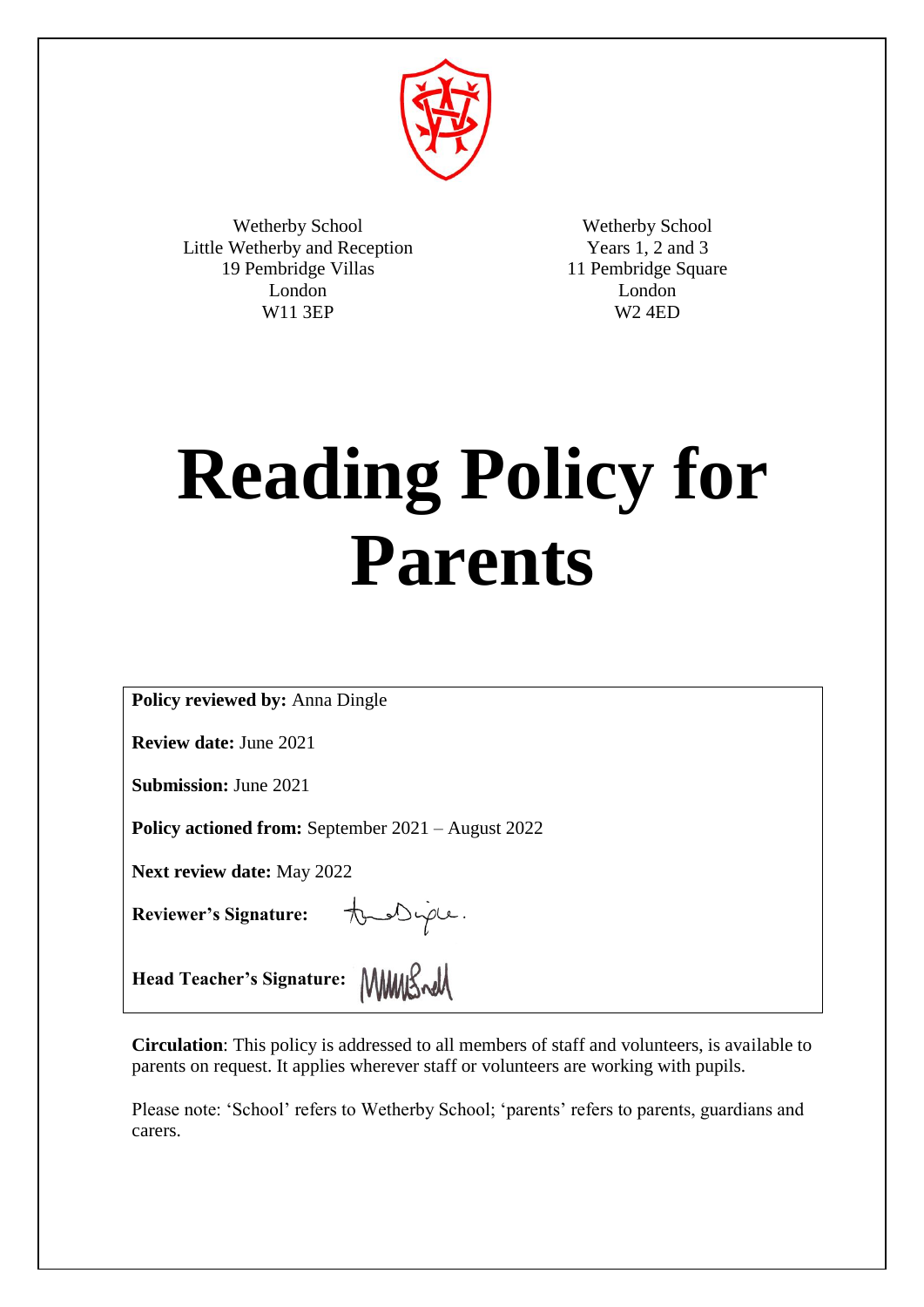

## **Wetherby School**

## **Reading Policy for Parents**

#### **READING IN SCHOOL**

Learning to read is one of the most important things your child will learn to do at school. In this policy we have outlined key points that will help and enhance reading done at home. These points also reflect the reading we do in school.

**Routine** - Reading is very much built into the school day at Wetherby and the boys are heard on a regular basis. We aim to hear the boys read several times a week. In Reception the boys are heard a minimum of four times each week. In Years 1-3 the boys are heard at least three times each week.

#### **Phonics**

Wetherby uses the AnimaPhonics program to teach sounds and letters. In Reception, these sounds are sent home on cards for reinforcement in the autumn term.

**Quantity v Quality** – We hear the boys read on a regular basis and the focus is on quality reading time. This means that, because of the time taken to allow the reading to be meaningful and beneficial, this does not happen every day. In Reception the reading reinforces letter recognition, sounds and blends with picture content to enhance the understanding. As the boys develop they are heard for slightly longer. This is to allow quality reading to take place and the boys to regard the experience as meaningful.

**Reading for Meaning** - The boys are not just reading words from a page for the sake of it; understanding is checked, including vocabulary, asking the boys to summarize, recount and predict what happens next etc. The comprehension of the text is focused on and the boys are expected to become aware of inferences made in the text. Sight words, blends, text type, sequencing and the context of the text are also addressed. Where these elements have not been successful boys might be given a book to read again to build on these skills.

**Reading Schemes/Library** – In school we use a variety of reading schemes. This allows the boys to practise and consolidate the specific skills at each level with text presented in different styles. This is all monitored and recorded in detail and each boy will move to the next level at the appropriate point in his development. Once they have achieved the suitable skills and confidence required to become a more independent reader, each boy will then be assessed using the Suffolk Reading Test to determine his reading age. When a boy reaches the appropriate reading age, he will then be able to choose his reading book from the classroom or school library. These will be chosen and listened to under continued supervision. In addition to this all boys are encouraged to bring home a book of their choice from their classroom library or the school library, this might be to read to a younger sibling, or to leaf through independently. This is not a reading book and is to encourage a love of books and build confidence.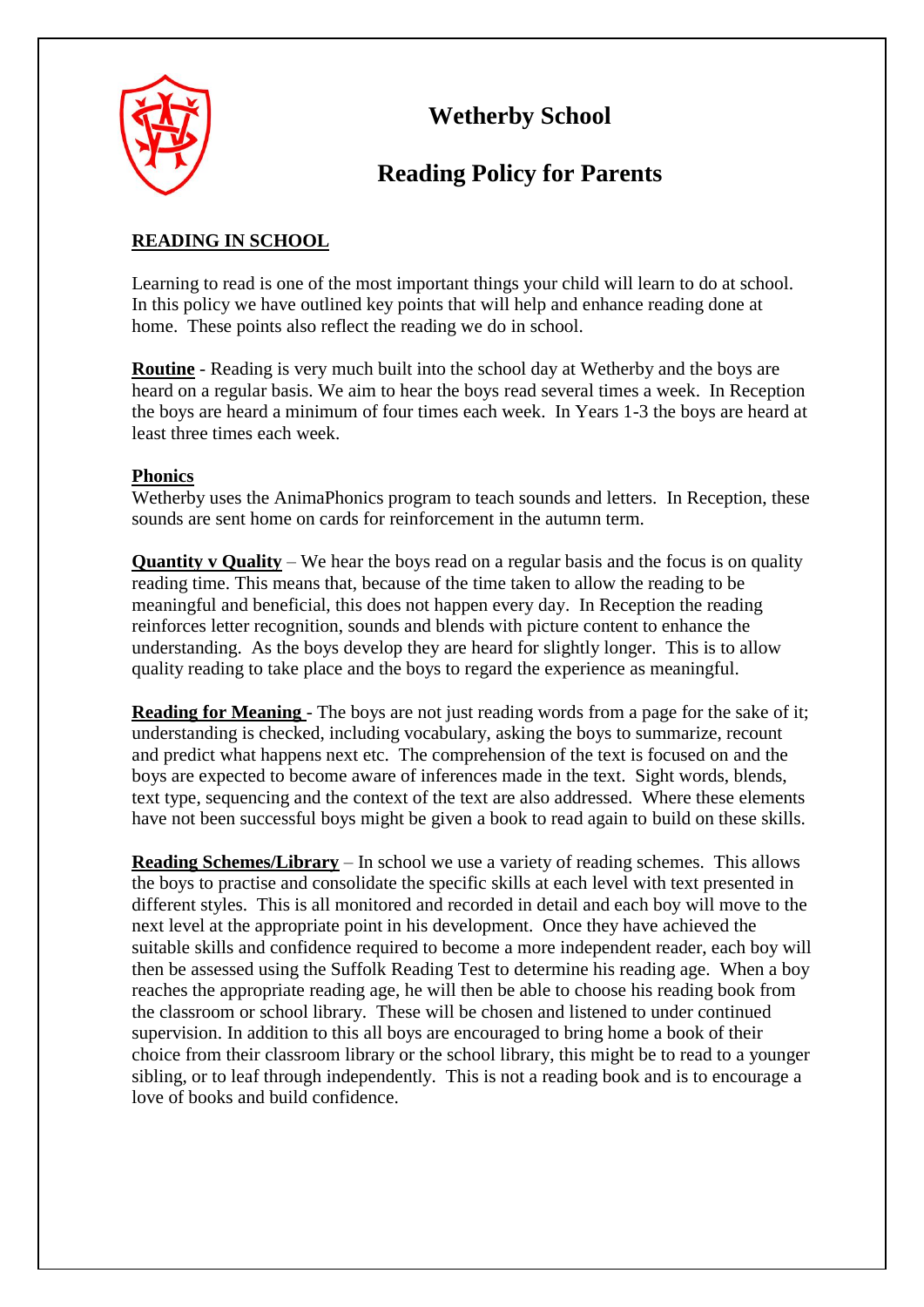**Communication** – Every time a boy is heard in school the teacher records this in his reading record book. Any important information about his reading can be communicated between home and school in this book and it provides an important record of the boy's reading progress at school and at home. In addition, a full reading record is kept for every boy by his class teacher and moves through the school each year with the child from Reception to Year 3.

Here are some points for reading at home:-

#### **ROUTINE**

Reading time is allocated during the week between the class teacher and assistant teacher. These are the regular four reading times in Reception and three times from Years 1-3. It is vital that you help us to monitor the reading. It is the constant practice that reinforces vocabulary and enables children to accumulate banks of words that with practice become familiar and assist the process of reading. Reading regularly at home is essential. It is important that your child knows it is an everyday occurrence and if you can establish a set routine it will be easier for all concerned. Children like structure, they feel comfortable with it and have a clear understanding of what is expected of them. It does not matter whether reading is practised after school, or in the morning before school. Choose a time that suits you and stick to it. Avoid structured reading at bedtime, this is not a suitable time or place to carry out this task with your child. Choose a book at bedtime that you can either read together or have a book that you read to your child.

#### **THE RELUCTANT READER**

It is not unusual for children to lose interest in reading from time to time. Don't panic! The sure way to exacerbate the problem is to make an issue out of it. There is usually a very simple explanation for a child's reluctance to read and the most important first step is to alert your child's teacher if you are experiencing problems at home. There is a multitude of reasons why a child may be unwilling to read, ranging from plain stubbornness (easily resolved), to a lack of confidence. There are various strategies that can be employed to encourage the reluctant reader, but remember, children learn when it is an enjoyable and meaningful process and we all have to work together to endeavour to achieve this.

#### **QUALITY v QUANTITY**

Children do not develop their reading in a meaningful way simply by reading a whole book every night for the sake of doing so. There is a tremendous amount of competitiveness surrounding children's reading and excess quantity only serves to have a negative effect upon real progress. It is preferable to read a few pages, to check the child's understanding of the text and to raise the child's awareness of, for example, blends, sight words and the story line. (See 'Reading for Meaning') A child who is a prolific reader (but is not yet a free reader) should have a separate 'home' book which can be used for individual as well as paired reading. It is essential however, that the school reading book is used for supervised reading and to do this effectively requires a quiet environment – not whilst you are trying to feed the baby or cook the supper! In other words, to achieve quality reading you need to give your child your undivided attention, which is why two pages read correctly will be much more effective than six pages read in a less structured way.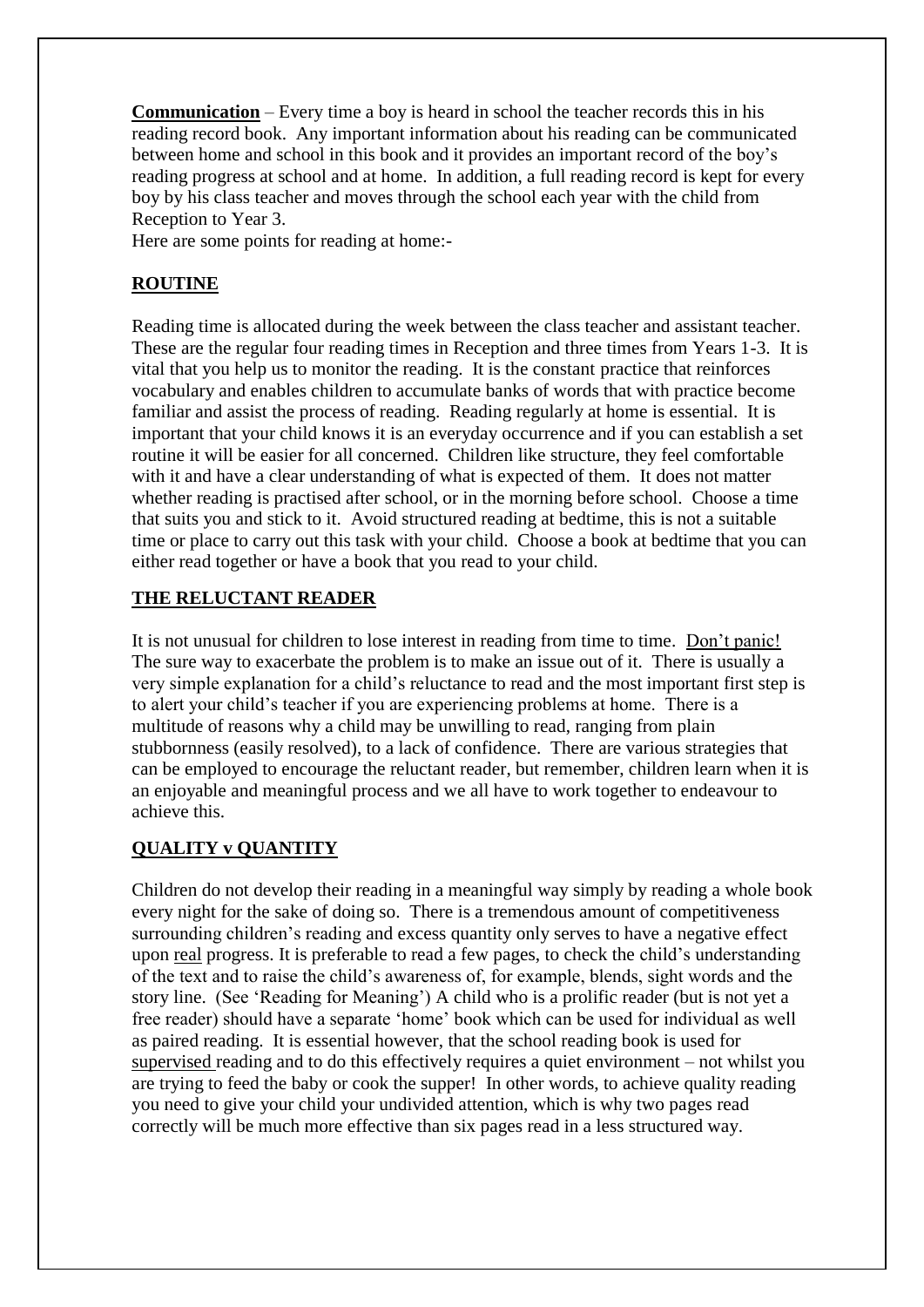#### **READING FOR MEANING**

There is absolutely no point in your child reading a book unless he understands what he is reading. Fundamental skills are acquired through over learning (jargon for practice) and through the understanding of de-coding (how words are assembled). Most children can be taught through remote learning, but there is no merit in being able to repeat information unless it is understood. This applies to reading. It is not important how many books your child manages to read in the course of a term or at what level. The only matter of any significance is whether children can understand what they read. If it is not **meaningful** it is not **successful** reading. **Comprehension** is the key word. When we hear boys read at school we will ask them to identify (according to the level of reading), sight words, magic 'e' words, blends etc. Illustrations are discussed prior to and during the reading process and stories are analysed – what has happened and what might happen next? Always ensure that there is an involvement with the storyline and words are not merely read in isolation. As a rough guide, if reading practice is correct, an average child using a reading scheme book will take ten minutes to read, discuss and analyse 2 –3 pages. Therefore, reading at home should not be an arduous task.

#### **READING FOR ENJOYMENT**

Reading is a lifelong skill and we thoroughly recommend that you read to your child as well as reading with them and listening to them read. It is vital that all children, irrespective of their ability, are exposed to a variety of different books and stories that are above the level that they are able to read independently but within their interest range. We highly recommend having a 'bedtime story' which you read a bit from each night, exposing them to more complex language, story structure and ideas. It should be enjoyable for both parent and boy and will impact on not only their own reading fluency and expression but also their writing skills.

#### **READING SCHEMES v THE LIBRARY**

It is absolutely imperative that children follow a variety of reading schemes and you will be aware that we incorporate different schemes into their reading, this is quite deliberate. All schemes have their individual strengths and require different skills. Varying the schemes enables children to practise skills acquired at one level before moving up to another. Moving a child continuously up the ladder without consolidating and practising these new skills acquired at each level is not conducive to developing the fundamentals of reading that are essential for all-round literacy development.

Library access is appropriate only when your child's teacher feels that he is capable of independent reading and that such access will not jeopardise his confidence. It is important to remember that library reading is unstructured, and as such it is vital that a stage has been reached whereby such a move will not undermine or deter further progress.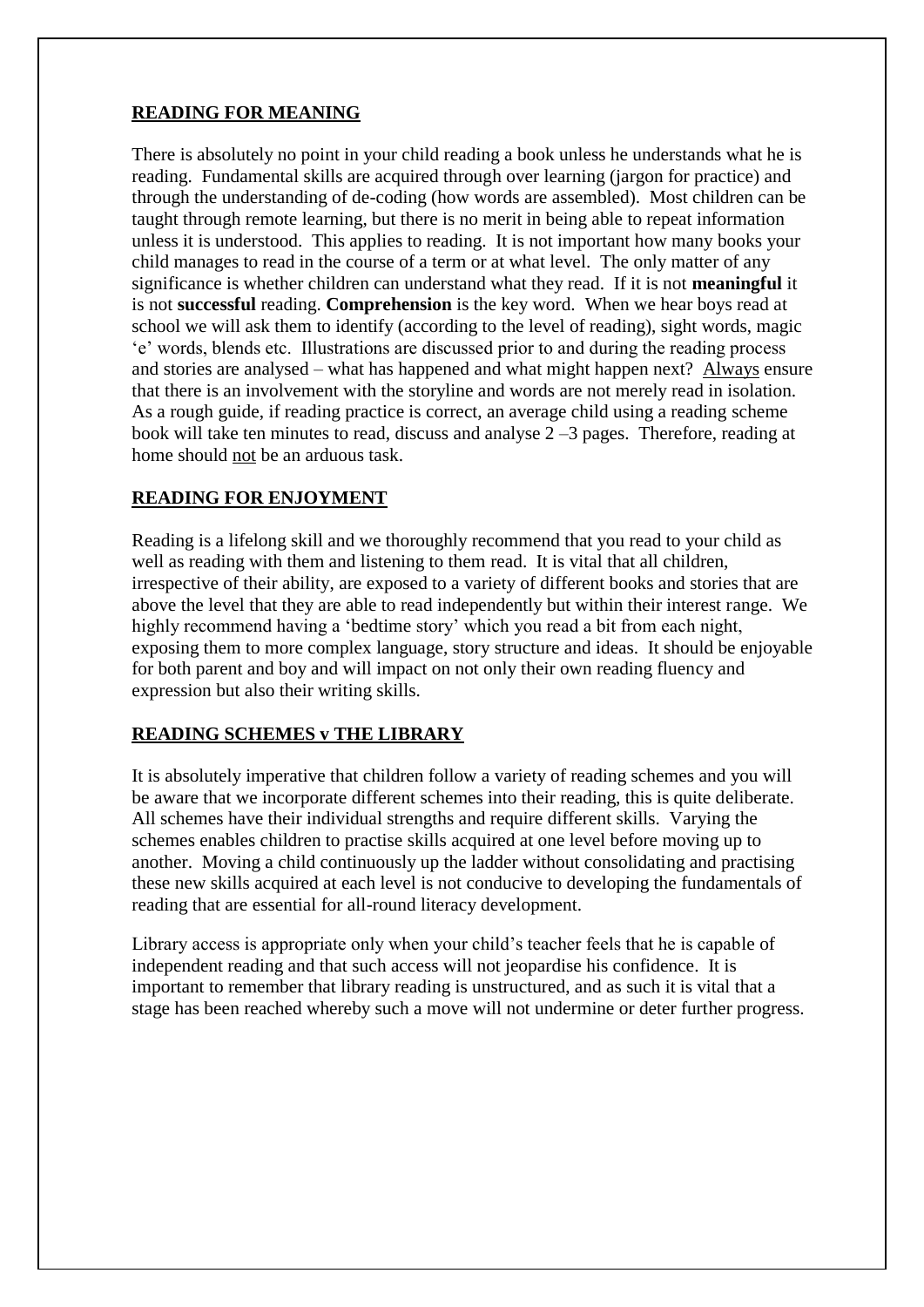#### **PAIRED READING**

This is particularly useful when you read a 'home' book or library book with your child, or when he moves to a new level of reading. It is an extremely successful way for parents to help and encourage reading. Instead of listening to their child read, the parent actually reads along with him. The parent and child read in unison. Paired reading is known to have a high success rate, and also provides a different approach that can relieve the perception of boredom from either the child's or the parent's perspective!

#### **COMMUNICATION**

This is the key word in helping children to develop their reading. It is crucial that the school and parents work together closely to ensure that the development of reading skills is assisted through mutual understanding and support. There may be occasions when a new book is sent home and it appears too difficult, or indeed, too easy. Please be patient. We need your feedback so that we can 'get it right'. Ensuring that each child has the correct reading book requires a great deal of fine-tuning. By communicating with us we can quickly rectify any problems. Remember that children are constantly changing and developing; we have no magic solution, but we do have a commitment to do our very best for everyone!

#### **FINALLY…..**

Our primary goal is to encourage a life-long love of reading in every boy at Wetherby. Each child is an individual; they have their own strengths and weaknesses. Avoid comparisons, they are not positive; implement praise – frequently. Learning to read is a highly complex task; all progress at every stage should be valued and acknowledged.

**This policy will be reviewed annually**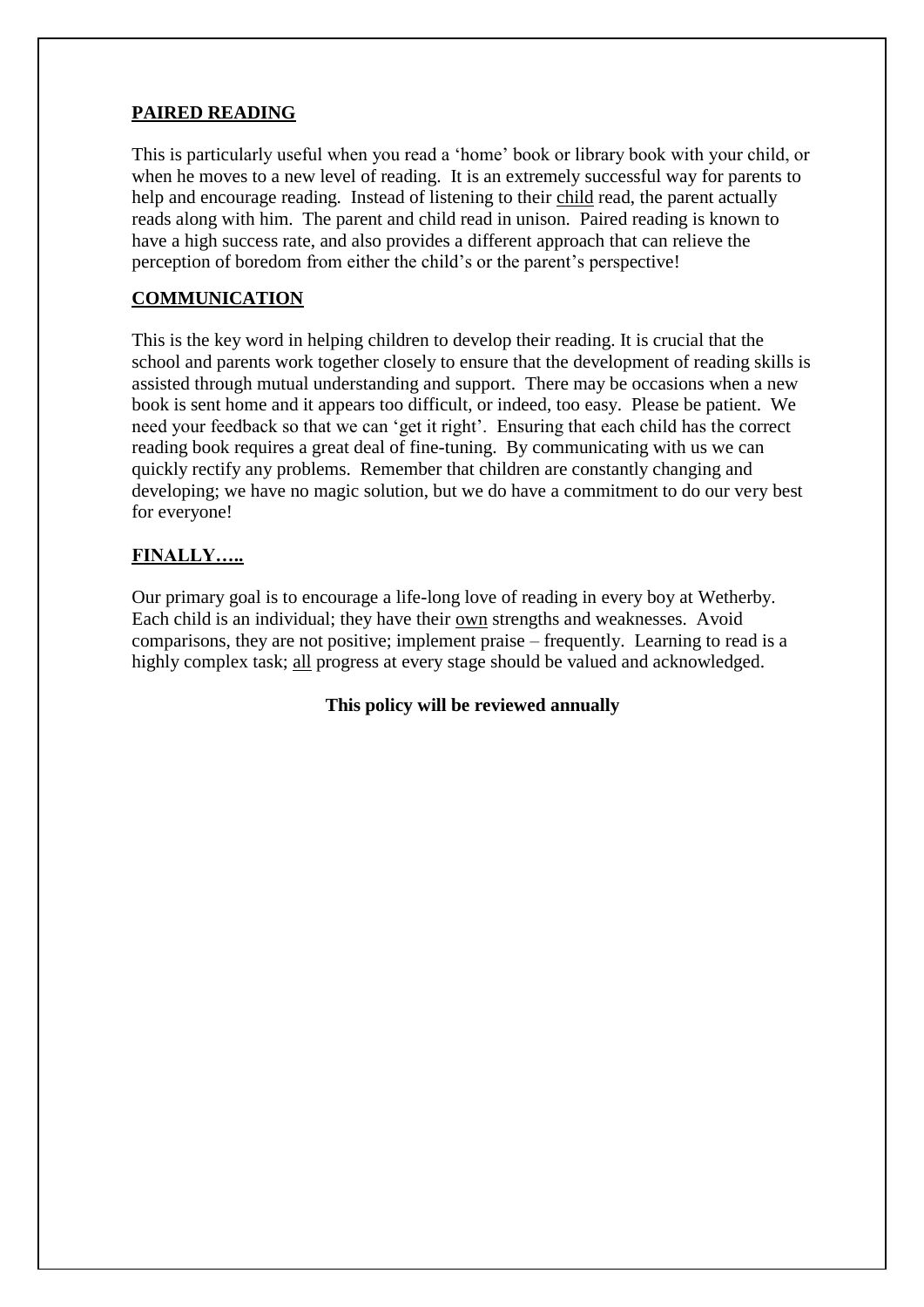

## WETHERBY **SCHOOL**

Tips for reading with your child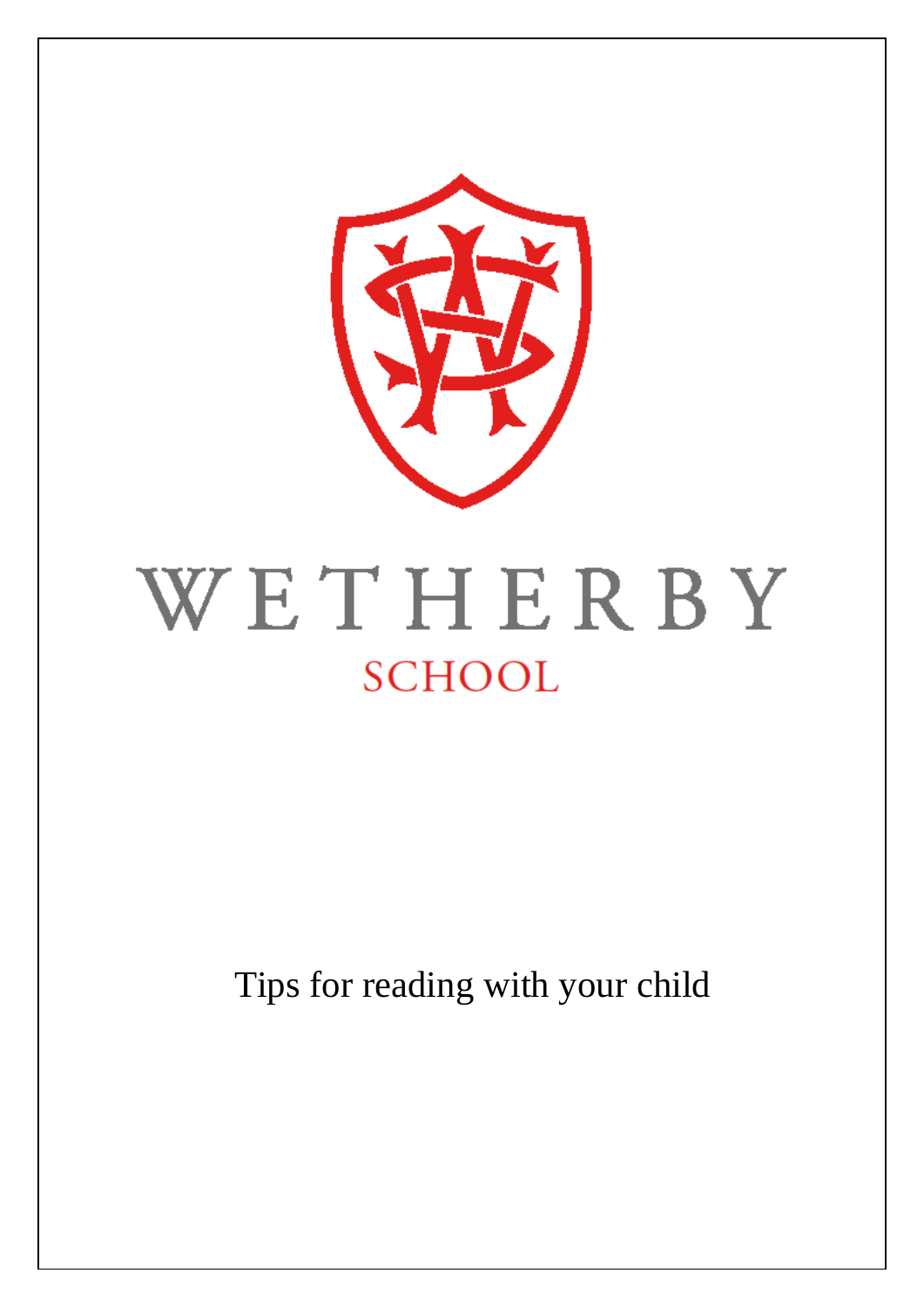#### **Top tips for reading at home with your child**

- 1. Read aloud to your child. All children enjoy the experience of a parent or loved one reading aloud to them. It is a great opportunity for you and your child to talk, to be close and share a few laughs.
- 2. Encourage your child to read aloud to you. Be positive and patient about your child's reading - even when they are being very slow or are struggling. The most important thing you can do to support your child's reading is to offer encouragement and patience.
- 3. Make sure your child has a cosy, comfortable place in which to read: somewhere with no noisy distractions – and no television.
- 4. Help your child to choose books that he will find really interesting. If your child loves Star Trek, choose a science fiction novel. If he is a football fanatic, find a book, poem, comic or magazine which is all about their favourite sport.
- 5. Do not worry if your child wants to read the same book over and over again, or if your child chooses a book which seems to be too easy or too young for him. The most important thing is that your child enjoys reading. Children will move on to more difficult books when they are ready.
- 6. If English is not the language your family speaks at home, enjoy sharing books written in your home language.
- 7. Ask your child about what he is reading at school. Encourage your child to talk about books they have enjoyed at school. Encourage him to read aloud to you and to talk to you about the characters and ideas that come up in the book.
- 8. Before you read aloud with your child, take a few minutes to review what you have already read together. Ask your child to summarise the plot so far, as well as to give you brief character sketches to help refresh your own memory.
- 9. Do not be in too much of a rush to help if your child gets stuck while reading aloud. Instead, help him to sound out words and read through sentences until they can do so fluently. If your child is unfamiliar with a word, help him look it up in a children's dictionary and understand what it means and how it is used in context.
- 10. As you read aloud with your child, ask him questions about what is happening and what they think will happen next. Not only do these questions allow you to quickly and easily check your child's comprehension of the story, but it helps to keep them active and involved even when they are not reading.
- 11. The best place to stop a reading aloud session is at a cliffhanger in the story. Leaving your child with a bit of suspense should keep them eager for the next reading session so that they can find out what happens next.